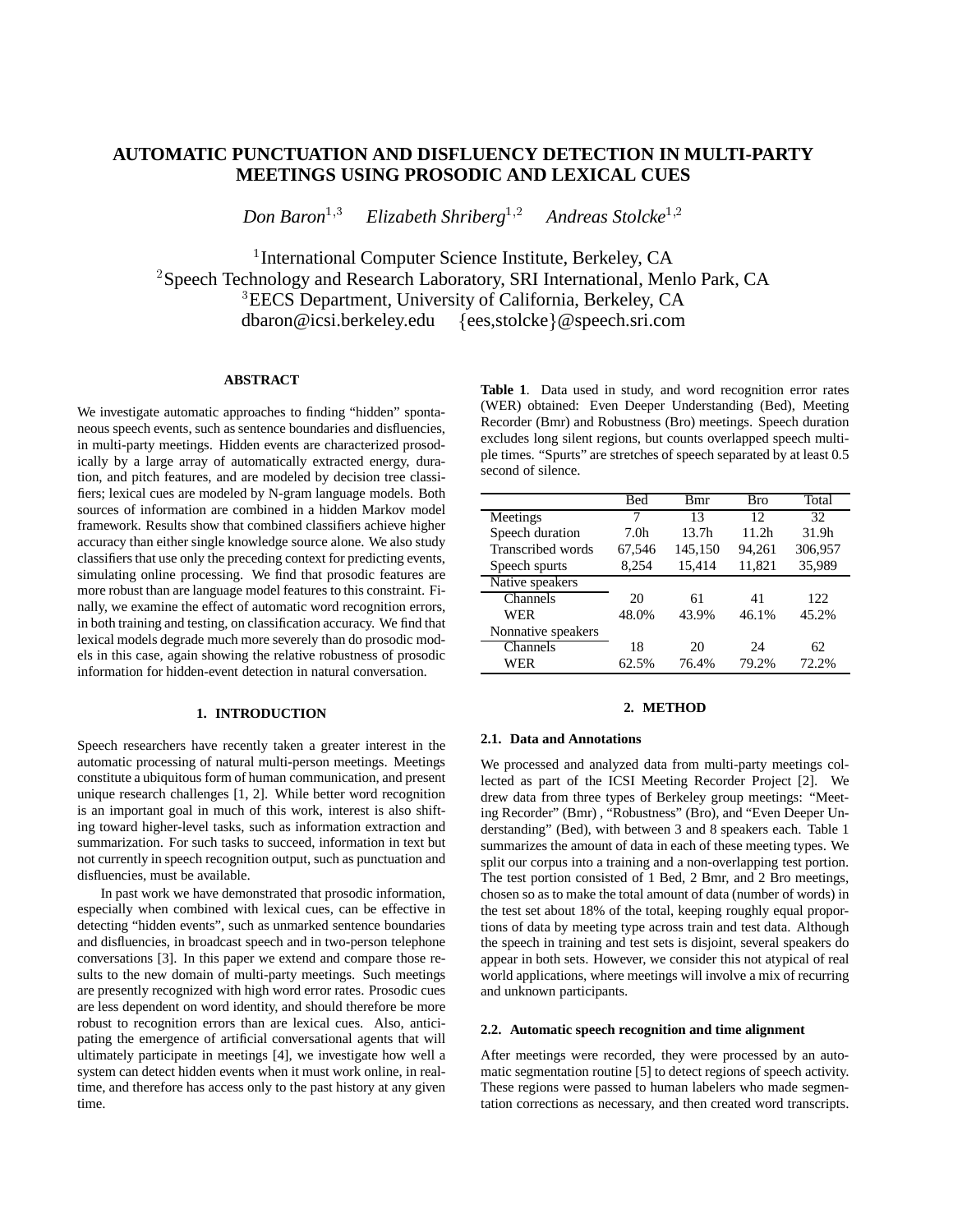Additional labelers then added and corrected various annotations involving punctuation, disfluencies, and incomplete sentences.

The Meeting Recorder Project collects signals from both close-talking and far-field microphones. In this study we used only data from close-talking microphones, since automatic recognition from far-field microphones is currently far too errorful. Even for studies involving forced alignment of correct words, we prefer to use the high-quality signals, in order to obtain the best possible time alignments and prosodic features.

Our prosodic features rely on phone-level time alignments, which we obtained in two different ways. In experiments based on automatic speech recognition (ASR), we obtained word hypotheses and time alignments using a simplified version of the SRI Hub-5 large-vocabulary conversational speech recognizer [6]. The recognizer uses a single decoding pass, and performs channel-based vocal-tract length and cepstral normalization. It also performs unsupervised speaker adaptation using a phone-loop model. Both acoustic and language models were unchanged from the Hub-5 system, which is trained mainly on Switchboard data.

We found that fully automatic meeting segmentation currently incurs at least a 10% degradation in recognition accuracy [5], due to missed speech regions and false recognitions of nonspeech. Since we were interested in the effects of *word* recognition (as opposed to segmentation) errors on our prosodic feature extraction and modeling, we chose to perform recognition on the output of automatic segmentation with hand-corrected boundaries. ASR word error rates for each of the meetings types are also shown in Table 1; they are about 45% for native speakers and 72% for nonnative speakers. A second set of time alignments was derived from forced alignment of the reference transcripts, using the same recognition engine and acoustic models. Though not perfect, these alignments are much more accurate than those derived from ASR output, and serve as a baseline for our event-detection experiments.

### **2.3. Prosodic features**

This section describes some of the features used in the classification tasks. Because of space limitations, only the most cursory explanations are given here; the reader is referred to [3] for a more detailed discussion of these features, although additional features are used in the present work.

The features can be divided into four main groups: pause and duration features, pitch (F0) features, energy features, and other contextual features. Pause features were computed based on alignments, and are fairly robust to recognition errors. Phone durations were obtained from ASR or forced alignments, and were normalized by phone duration statistics obtained from the Switchboard corpus. F0 features were computed by creating linear fits from median filtered raw F0 values, which were extracted using the ESPS pitch tracker get f0 [7]. Line fits were used to more succinctly describe general prosodic trends, since slopes can easily be determined from this data. Minimum, mean, and maximum processed F0 values were computed for any given word, and were normalized by baseline F0 values determined by a log-normal tied mixture model [8]. Features were also computed from only the last F0 value, or using a windowed range starting from the last frame of a word and stretching back N frames ( $N = 10, 20, 50, 80, 100$ ). Windowed F0 values provide robustness against short word durations or noisy time boundaries. Using the get  $f0$  RMS values, we computed minimum, maximum, and mean energy features over a word. These features were then normalized by statistics computed for the channel, in order to account for variability in microphone gain, or inherent speaker loudness. Finally, a number of non-prosodic contextual features, including speaker name, meeting type (Bmr, Bed, Bro), speaker gender, whether the speaker is a native speaker, and whether or not the speech was in a region of speaker overlap—were included as potential features for the prosodic model, as certain events and the prosodic features themselves can correlate with these contextual features.

#### **2.4. Prosodic and language models**

As in earlier work, we used CART-style decision trees [9] as classifiers to predict classes and their posterior probabilities from input features. This is a greedy algorithm, however, and in order to avoid globally suboptimal feature combinations, we used a feature selection algorithm to search for an optimal subset of input features [3]. Trees were built for both raw class distributions and distributions that had class probabilities equated by downsampling. Downsampling to a uniform class distribution allows more sensitivity to the minority classes and avoids skewing posterior probabilities towards decisions that correspond to the majority class. Also, as different meeting types may exhibit different majority/minority class distributions, downsampling can be seen as a type of normalization across meeting types. Finally, downsampling to equal priors allows for direct integration with the LM-based classifier since its posterior probability estimates are proportional to class likelihoods [3].

To model lexical information about hidden events, i.e., their cooccurrence with discourse markers, filled pauses, and high frequency words (such as the pronoun "I" that often starts sentences) we employed N-gram language models (LMs). We trained such models on annotated transcripts, where each event is represented by a tag, and is otherwise treated the same way as a word token. In testing, when only the (transcribed or automatically recognized) regular (non-event) "words" are available, the LM is evaluated as a "hidden event N-gram". That is, the event tags are treated as states in a hidden Markov model (HMM), and their probabilities (conditioned on the words) are computed via the forward-backward algorithm [3]. In all our experiments we used trigram LMs, which performed no worse than higher-order models given the amount of available data. The LM training data was always identical to that for the corresponding decision tree experiments.

Finally, we tested combinations of LMs and prosodic classifiers. Here too we used the LM as an HMM, but in this case we also computed likelihoods for the event states using the prosodic decision trees, and factored them into the computation of event posteriors. This method uses decision trees trained on downsampled data, and is an effective and efficient way of combining both types of models [3]. For comparison, we ran prosody-only experiments by using the same downsampled trees combined with a unigram LM to adjust for event priors. We note that in this case, we could have also used non-downsampled trees (thus incorporating the event priors in training) without any LM in testing. Nondownsampled trees generally yield better results in this task, but were too time-consuming to train; hence we report downsampled results only, which underestimate the prosodic model performance.

# **2.5. True versus recognized words**

As mentioned earlier, one of our interests was the effect of word recognition errors on event detection, for both prosodic and language models. We therefore performed each experiment in three ways: using true (transcribed) words in training and in testing; using recognized words in training and in testing; and using true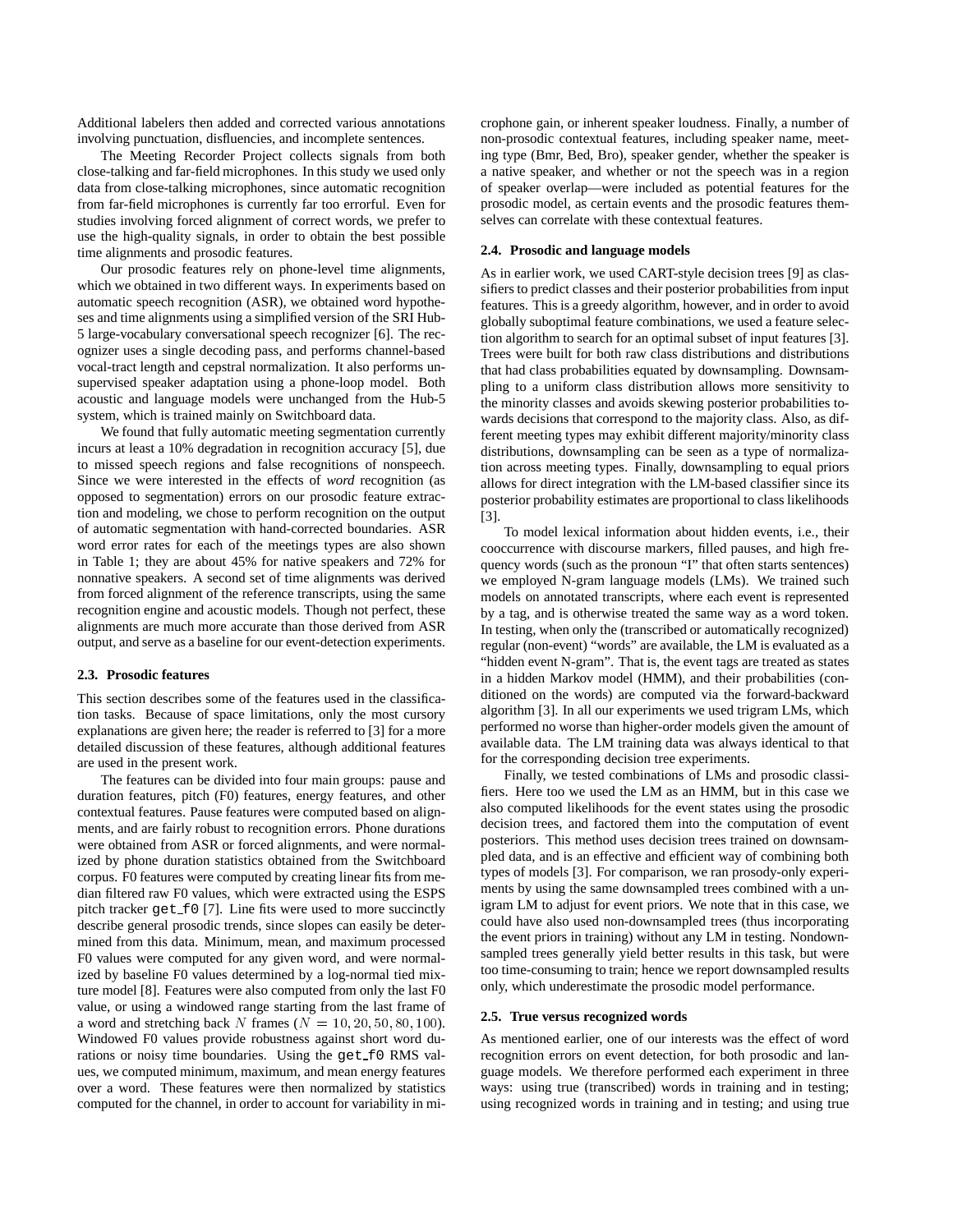

Fig. 1. Event detection accuracy (in %) using different models and different train/test conditions. "True" = true words (forced alignment); "ASR" = 1-best recognizer output; "LM" = language model.

words in training and recognized words in testing. We expect degradation of performance in the latter two conditions relative to the first, but it is not clear a priori whether it is better to train on true or recognized words. Training on true words could lead to "cleaner" models, while training on recognized words would allow the model to learn the error patterns and behave accordingly in testing. Training on true words is also less costly than training on recognized words.

Accuracy scoring for automatic speech recognition presents some interesting problems, since hypothesized and true boundaries are not in direct correspondence. We addressed this problem by first aligning hypothesized and reference words using a distance metric based on phonetic similarity, a method that can deal with fairly high word error rates. Event labels for sentence boundaries and disfluencies were then transferred to corresponding locations in the hypothesized word string, and served as reference labels for event scoring in ASR output. The same alignment procedure was applied to the training data to obtain event-labeled transcripts for training models from recognition output.

# **2.6. Online event classification**

Both decision trees and language models can utilize cues from both before and after events, assuming processing occurs in batch mode, e.g., after the meeting has been fully recorded. However, there are situations where *online* processing is desired, for example, as part of a computer system following an ongoing meeting in real-time, possibly interacting with the participants [4]. In this situation the system would have to classify events instantaneously, using only information *preceding* the location of interest. To simulate this situation, we tested models using only features derived from the left context of a given location. For prosodic models this means limiting the available features to those computable from the region preceding the word boundary. For language models, online processing is simulated by predicting event probabilities using preceding words only (using forward probabilities only, rather than forward-backward computation).

# **3. EXPERIMENTS AND RESULTS**

We report results for a three-way classification task in which each word boundary is to be labeled as either a sentence boundary, a disfluency interruption point (including endings of incomplete sentences), or a fluent sentence-internal word transition. In our test set, about 9% of word boundaries were sentence breaks, 10% were disfluencies or incomplete sentences, and the remaining 81% were fluent boundaries. The latter number also represents the "chance" accuracy of a classifier that always outputs the majority class.

Figure 1 shows the accuracy of three kinds of classifiers (prosody only, LM only, and combined) and with different combinations of true and recognized words in training and test. In each panel, the results using all features are on the left, and simulated online proceeding results (excluding forward-looking features) on the right. All classifiers perform well above chance, with one exception: the LM without future context (in all conditions), which cannot overcome the strong prior for the majority class in this condition. However, all classifiers suffer from the lack of future features. For example, using true words, the error rate  $(1 - \text{accuracy})$ of the prosodic tree increases by 18% relative, and for the combined classifier by 65%. Overall, we can conclude that classifiers based on lexical information degrade more than does the prosodyonly classifier when following context is removed.